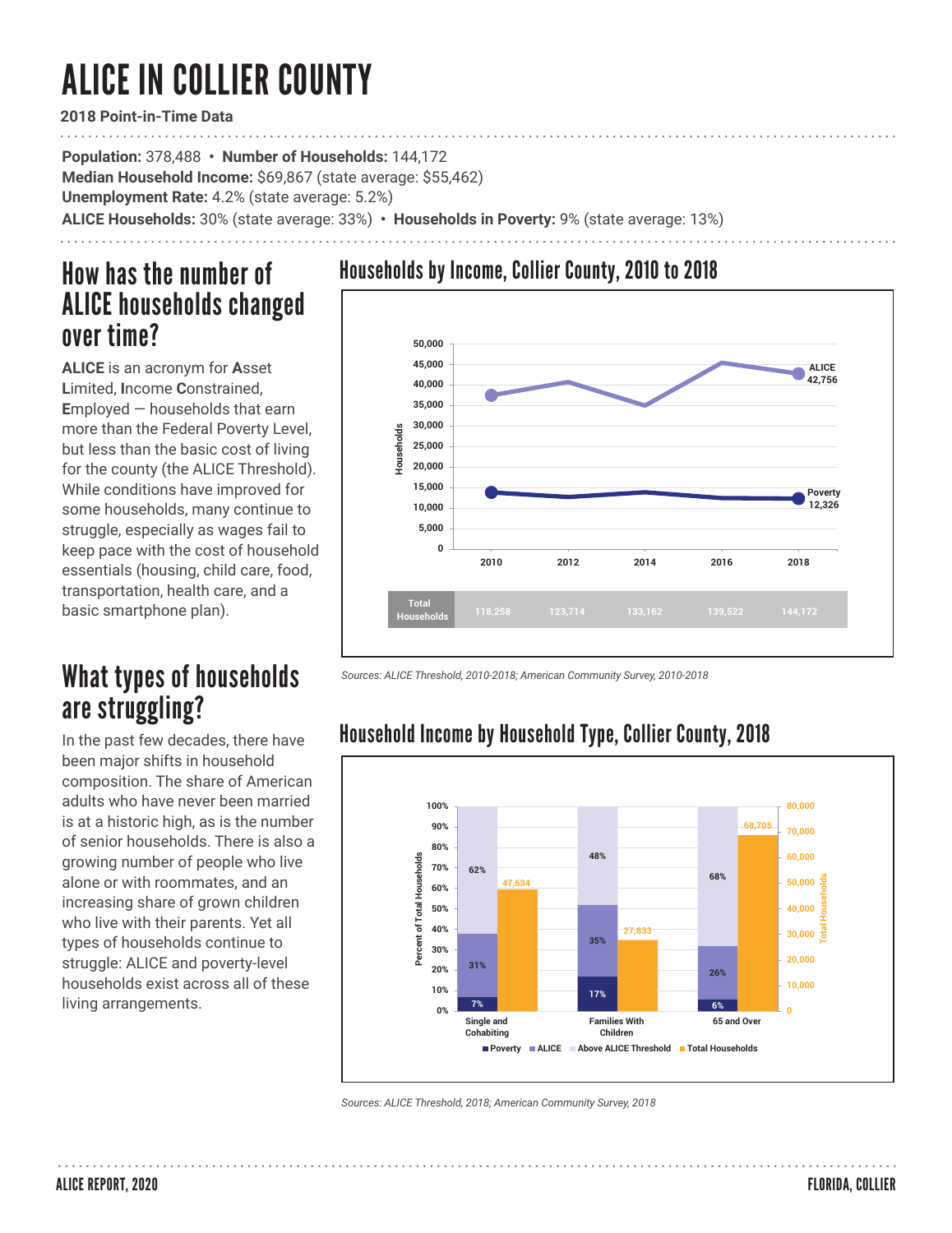# Why do so many households struggle?

### **The cost of household basics outpaces wages…**

The Household Survival Budget reflects the bare minimum cost to live and work in the modern economy and includes housing, child care, food, transportation, health care, technology (a smartphone plan), and taxes. It does not include savings for emergencies or future goals like college or retirement. In 2018, household costs were well above the Federal Poverty Level of \$12,140 for a single adult and \$25,100 for a family of four.

| <b>Household Survival Budget, Collier County, 2018</b> |                     |                                                    |  |  |
|--------------------------------------------------------|---------------------|----------------------------------------------------|--|--|
|                                                        | <b>SINGLE ADULT</b> | <b>2 ADULTS, 1 INFANT,</b><br><b>1 PRESCHOOLER</b> |  |  |
| <b>Monthly Costs</b>                                   |                     |                                                    |  |  |
| <b>Housing</b>                                         | \$778               | \$1,220                                            |  |  |
| <b>Child Care</b>                                      | \$-                 | \$1,141                                            |  |  |
| Food                                                   | \$316               | \$956                                              |  |  |
| <b>Transportation</b>                                  | \$375               | \$843                                              |  |  |
| <b>Health Care</b>                                     | \$200               | \$803                                              |  |  |
| <b>Technology</b>                                      | \$55                | \$75                                               |  |  |
| <b>Miscellaneous</b>                                   | \$201               | \$570                                              |  |  |
| <b>Taxes</b>                                           | \$283               | \$659                                              |  |  |
| <b>Monthly Total</b>                                   | \$2,208             | \$6,267                                            |  |  |
| <b>ANNUAL TOTAL</b>                                    | \$26,496            | \$75,204                                           |  |  |
| <b>Hourly Wage*</b>                                    | \$13.25             | \$37.60                                            |  |  |

*\* Wage working full-time required to support this budget*

*For ALICE Survival Budget Sources, see the 2020 Methodology Overview available at UnitedForALICE.org/Methodology*

#### **..and the labor landscape is challenging for ALICE workers**

A breakdown of the labor force shows a small portion of adults (16 years and older) who are unemployed and a large number who are working. However, a significant portion of full- and part-time workers are paid by the hour; these workers are more likely to have fluctuations in income and less likely to receive benefits. There is also a high number of workers outside of the labor force (people who are not employed and not looking for work), which has helped keep wages low: When more workers are available, employers have less incentive to raise wages to attract employees.

### Labor Status, Population 16 and Over, Collier County, 2018



*Note: Data for full- and part-time jobs is only available at the national level; these national rates (51% of full-time workers and 75% of part-time workers paid hourly) have been applied to the total county workforce to calculate the breakdown*  shown in this figure. Full-time represents a minimum of 35 hours per week at one or more jobs for 48 weeks per year. Sources: American Community Survey, 2018; Federal Reserve Bank of St. Louis, 2018

*Note: Municipal-level data is 1- and 5-year averages for Incorporated Places and County Subdivisions, which include Census Designated Places (CDP) and Census County Divisions (CCD). Totals do not match county-level numbers because some places cross county boarders, geographies may overlap, data is not available for the smallest towns, and county-level data is often 1-year estimates.*

ALICE REPORT, 2020

### Collier County, 2018

| Town                               | <b>Total HH</b> | % ALICE &<br><b>Poverty</b> |
|------------------------------------|-----------------|-----------------------------|
| <b>Chokoloskee CDP</b>             | 119             | 41%                         |
| <b>Everglades CCD</b>              | 7,759           | 45%                         |
| <b>Golden Gate CDP</b>             | 7.546           | 63%                         |
| <b>Goodland CDP</b>                | 144             | 62%                         |
| <b>Immokalee CCD</b>               | 18,431          | 42%                         |
| <b>Immokalee CDP</b>               | 5.855           | 78%                         |
| <b>Island Walk CDP</b>             | 1,642           | 36%                         |
| Lely CDP                           | 1,760           | 50%                         |
| <b>Lely Resort CDP</b>             | 2,793           | 43%                         |
| <b>Marco Island</b>                | 8.515           | 31%                         |
| <b>Marco Island CCD</b>            | 8,659           | 31%                         |
| <b>Naples</b>                      | 10.854          | 31%                         |
| <b>Naples CCD</b>                  | 106,093         | 41%                         |
| <b>Naples Manor CDP</b>            | 1.348           | 72%                         |
| <b>Naples Park CDP</b>             | 2,508           | 48%                         |
| Orangetree CDP                     | 1,269           | 10%                         |
| <b>Pelican Bay CDP</b>             | 3,338           | 20%                         |
| Pine Ridge CDP (Collier<br>County) | 722             | 22%                         |
| <b>Verona Walk CDP</b>             | 1,133           | 24%                         |
| <b>Vineyards CDP</b>               | 1,857           | 24%                         |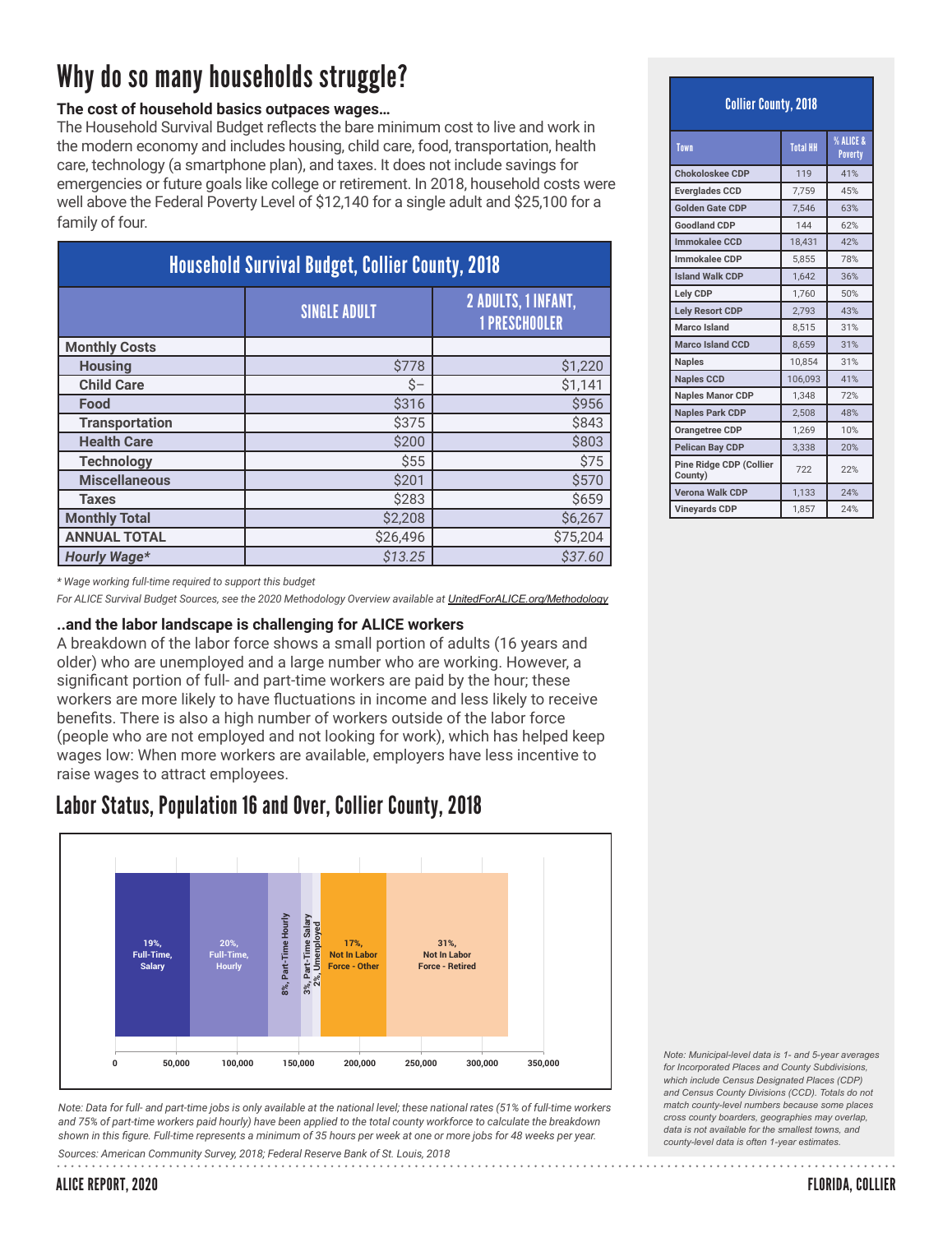# ALICE IN MONROE COUNTY

**2018 Point-in-Time Data**

**Population:** 75,027 **• Number of Households:** 31,362 **Median Household Income:** \$71,973 (state average: \$55,462) **Unemployment Rate:** 3.1% (state average: 5.2%) **ALICE Households:** 29% (state average: 33%) **• Households in Poverty:** 8% (state average: 13%)

## How has the number of ALICE households changed over time?

**ALICE** is an acronym for **A**sset **L**imited, **I**ncome **C**onstrained, **E**mployed — households that earn more than the Federal Poverty Level, but less than the basic cost of living for the county (the ALICE Threshold). While conditions have improved for some households, many continue to struggle, especially as wages fail to keep pace with the cost of household essentials (housing, child care, food, transportation, health care, and a basic smartphone plan).

# What types of households are struggling?

In the past few decades, there have been major shifts in household composition. The share of American adults who have never been married is at a historic high, as is the number of senior households. There is also a growing number of people who live alone or with roommates, and an increasing share of grown children who live with their parents. Yet all types of households continue to struggle: ALICE and poverty-level households exist across all of these living arrangements.

## Households by Income, Monroe County, 2010 to 2018



*Sources: ALICE Threshold, 2010-2018; American Community Survey, 2010-2018* 



## Household Income by Household Type, Monroe County, 2018

*Sources: ALICE Threshold, 2018; American Community Survey, 2018*